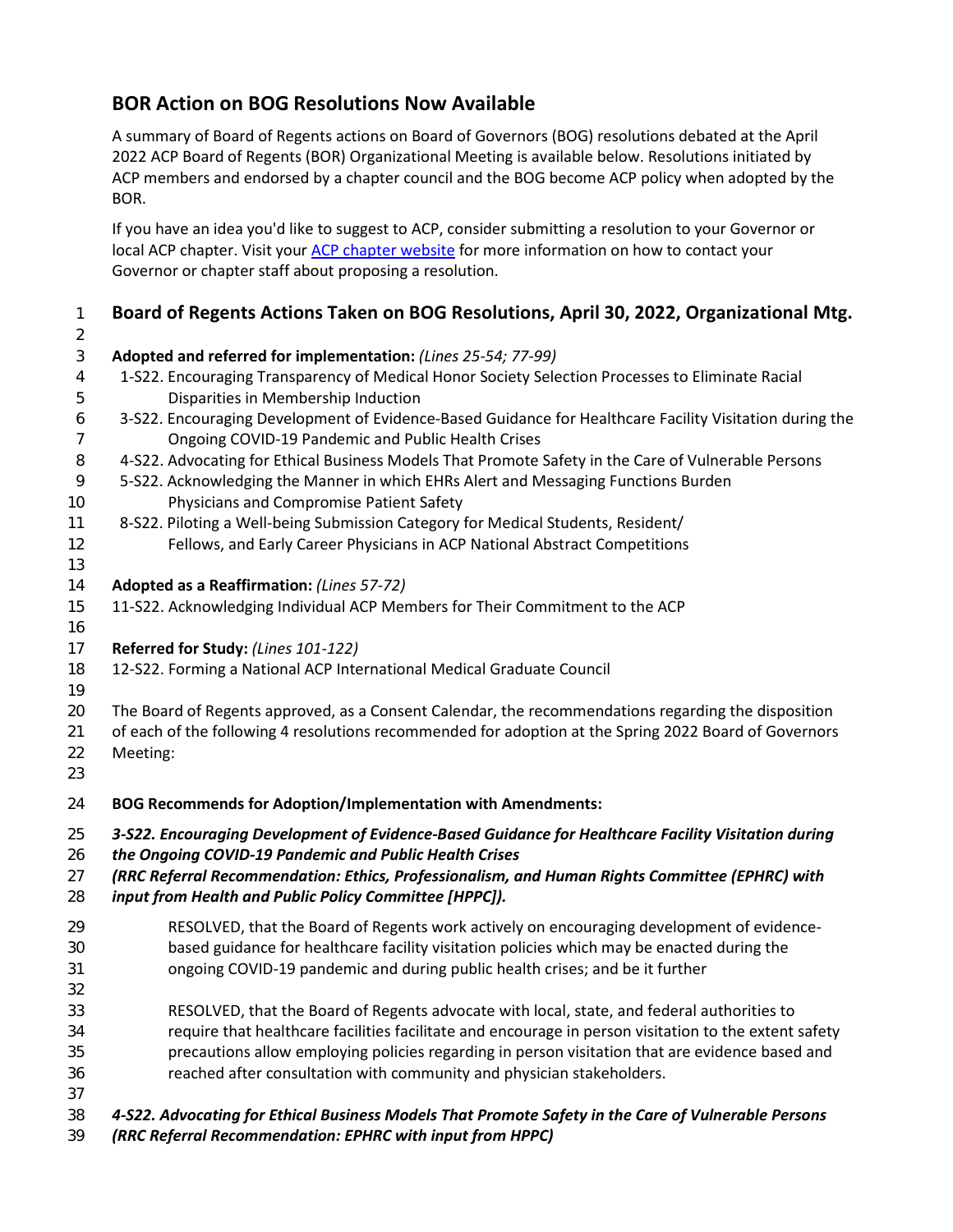- 
- RESOLVED, that the Board of Regents develop policy on ethical implications of long-term care
- business practices, specifically calling for research into and advocating for business models in
- long-term care for vulnerable persons which incentivize and promote the evidence-
- based/optimal use of resources to optimize care quality, staff and resident safety, and resident quality of life, and which hold vulnerable persons' interests as paramount over maximizing
- profit.
- 
- 

#### **BOG Recommends for Adoption/Implementation as a Substitute Resolution**

- *Resolution 1-S22. Encouraging Transparency of Medical Honor Society Selection Processes to Eliminate Racial Disparities in Membership Induction*
- *(RRC Referral Recommendation: Diversity, Equity, and Inclusion (DEI) Committee)*
- RESOLVED, that the Board of Regents encourage transparency from Alpha Omega Alpha related to data of inductees and the selection process across institutions to mitigate racial/ethnic,
- among other, disparities in selection of Alpha Omega Alpha members.
- 

### **BOG Recommends for Adoption as a Reaffirmation**

### *11-S22. Acknowledging Individual ACP Members for Their Commitment to the ACP*

- RESOLVED, that the Board of Regents create and distribute to individual members visible evidence of ACP's appreciation to acknowledge members' commitment to the ACP by way of the following:
- (1) Having Certificates of Appreciation sent to members upon reaching 10 years and 20 years of membership in the ACP
- (2) Having small Plaques of Appreciation sent to members upon reaching 25 years of membership ("gold level"), 35 years of membership ("platinum level"), and 45 years of
- membership in the ACP
- (3) Having a more elaborate Plaque of Appreciation sent to members upon reaching 50 years of membership ("diamond level") in the ACP; and be it further
- RESOLVED, that the Board of Regents distribute such Certificates of Appreciation and Plaques of Appreciation to current and future ACP members in good standing with their total years of membership counted retroactively as well as prospectively. Consecutive and nonconsecutive years of membership shall count towards the total years of membership.
- 

### **BOG Resolutions extracted from the Consent Calendar:**

*Resolution 8-S22. Piloting a Well-being Submission Category for Medical Students, Resident/Fellows,* 

- *and Early Career Physicians in ACP National Abstract Competitions*
- *(RRC Referral Recommendation: Executive Office)*
- RESOLVED, that the Board of Regents, along with other appropriate stakeholders, pilot well-being as a new category of research solicited for the ACP National Abstract Competition.
- 
- The Board of Regents extracted Resolution 8-S22 from the Consent Calendar to discuss. Following
- discussion, the Board of Regents approved Resolution 8-S22 as submitted to be referred to the
- Executive Office for implementation:
-